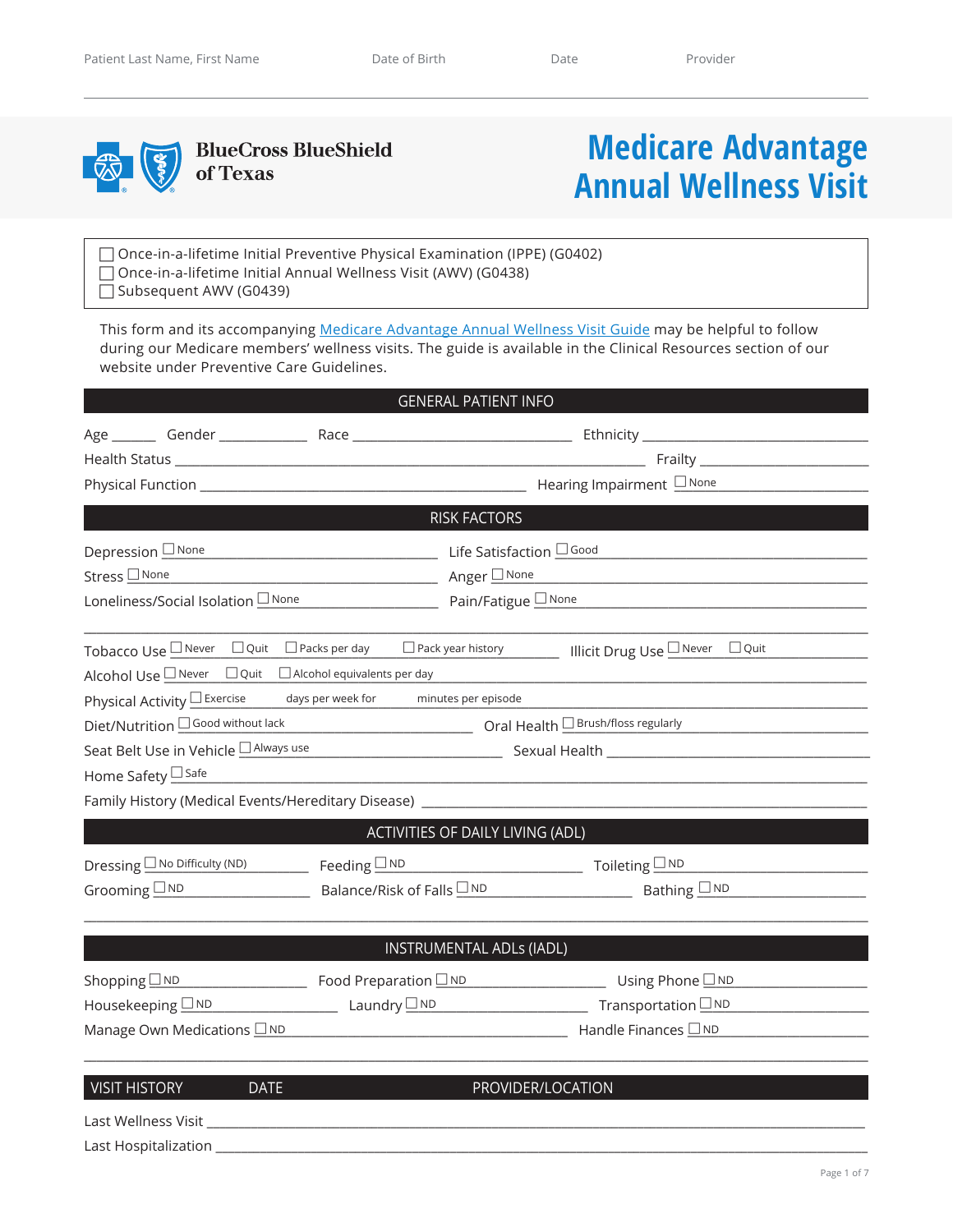|                                                  | <b>MEDICAL HISTORY</b>   |                              |                             |
|--------------------------------------------------|--------------------------|------------------------------|-----------------------------|
| $\sqsupset$ Anemia                               | COPD                     | Emphysema                    | Osteoarthritis              |
| $\sqcap$ Asthma                                  | with exacerbation        | Epilepsy                     | Osteomyelitis               |
| $\Box$ Atrial Fibrillation                       | without exacerbation     | Fracture                     | Osteoporosis                |
| <b>Atrial Flutter</b>                            | Coronary Artery Disease  | $\top$ Vertebral             | Pancreatitis                |
| □ Bipolar Disorder                               | Crohn's Disease          | Femur                        | Paralysis                   |
| Burn (19% of body or greater)                    | <b>CVA</b>               | $\top$ Pelvic<br>Wrist       | <b>Pituitary Disease</b>    |
| $\Box$ Cardiomyopathy                            | Dementia                 | <b>GERD</b>                  | Pneumonia                   |
| Chronic Bronchitis                               |                          |                              | Pressure Ulcer              |
|                                                  | Depression               | Head/Spinal Injuries         |                             |
| $\Box$ Chronic Hepatitis                         | Diabetes Mellitus        | <b>HIV</b>                   | Site:                       |
| Chronic Kidney Disease<br>Stage 1 (GFR 90+)      | without Complications    | Hyperlipidemia               | PUD                         |
| Stage 2 (GFR 60-89)                              | with Complications       | Hypertension                 | $\Box$ PVD                  |
| □ Stage 3a (GFR 45-59)                           | with Ophthalmic Disease  | with CHF                     | <b>Rheumatoid Arthritis</b> |
| Stage 3b (GFR 30-44)                             | with Renal Disease       | with Kidney Disease          | $\Box$ Schizophrenia        |
| Stage 4 (GFR 15-29)                              | with Neuropathy          | Insomnia                     | Seizure Disorder            |
| Stage 5 (ESRD)                                   | with PVD                 | Malignancy                   | Sickle Cell Disease         |
| Cirrhosis                                        | Long Term Use of Insulin | Specify:                     | $\Box$ SLE                  |
| □ Congestive Heart Failure<br>Ejection Fraction: | Drug/Alcohol Dependence  | Obesity                      | □ Ulcerative Colitis        |
| $\Box$ Constipation                              | <b>DVT</b>               | Prior Myocardial Infarction  |                             |
|                                                  |                          |                              |                             |
|                                                  | <b>SURGICAL HISTORY</b>  |                              |                             |
| $\Box$ Amputation                                | Carotid endarterectomy   | Coronary artery bypass graft | □ Implantable defibrillator |
| $\Box$ Appendectomy                              | Cataract surgery         | Coronary stents              | Organ transplant            |
| □ Breast biopsy                                  | Cholecystectomy          | Hernia repair                | Pacemaker                   |
|                                                  |                          |                              |                             |
|                                                  | <b>ALLERGIES</b>         |                              |                             |
| $\Box$ NKDA / $\Box$ Allergies:                  |                          |                              |                             |
| Supplements including calcium and vitamins:      |                          |                              |                             |
|                                                  | <b>MEDICATIONS</b>       |                              |                             |
|                                                  |                          |                              |                             |
|                                                  |                          |                              |                             |
|                                                  |                          |                              |                             |
|                                                  |                          |                              |                             |
|                                                  |                          |                              |                             |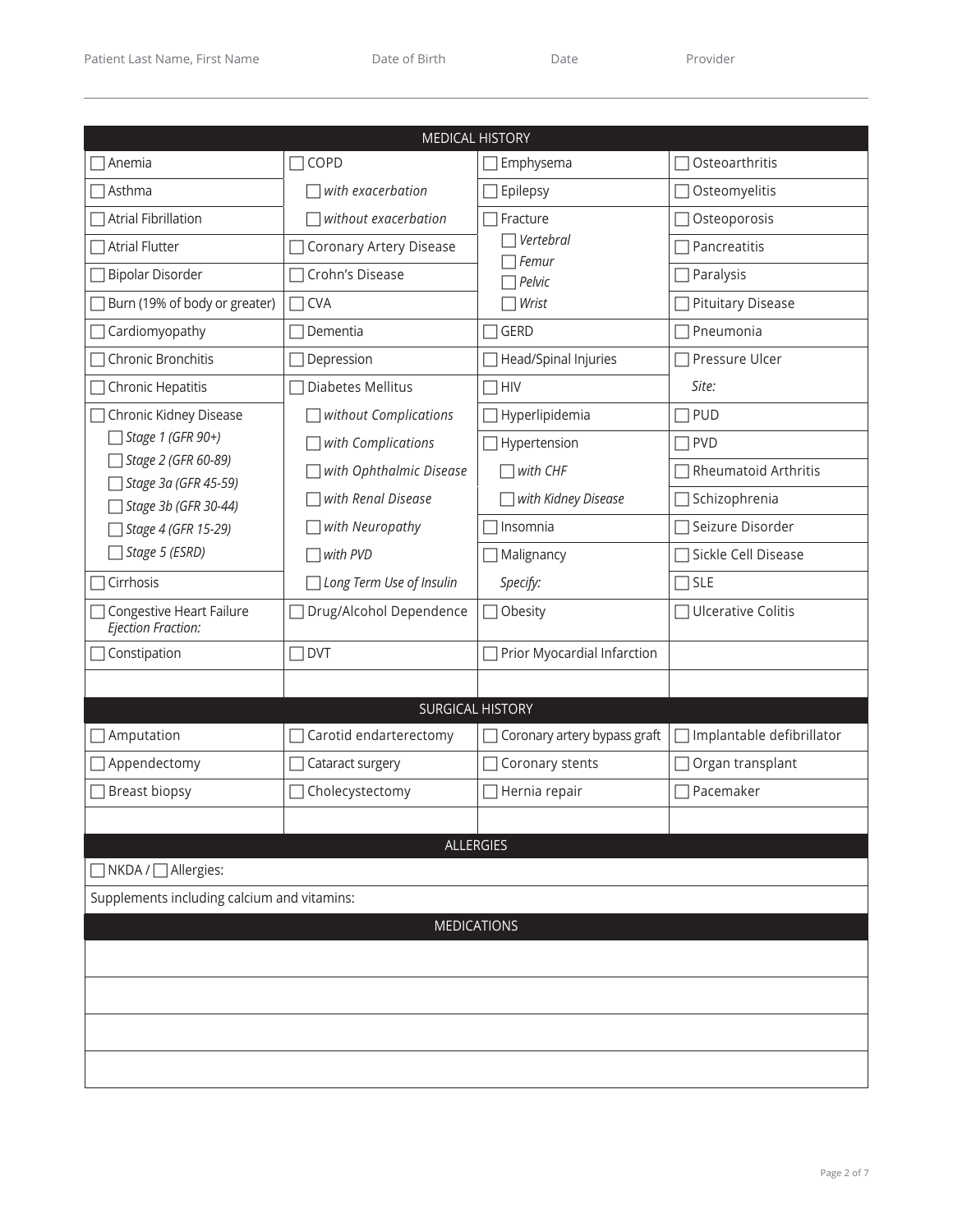| PHYSICAL EXAM                   |
|---------------------------------|
| Height                          |
| Weight                          |
| <b>BMI</b>                      |
| Blood pressure                  |
| Visual acuity screen (for IPPE) |
|                                 |
|                                 |
|                                 |

## DETECTION OF ANY COGNITIVE IMPAIRMENT

**direct observation**

**patient reports**

**concerns raised by family members, friends or caretakers**

**other**

| RISK FACTORS FOR DEPRESSION AND ANXIETY                           |                                                                                                                                        |  |  |  |  |
|-------------------------------------------------------------------|----------------------------------------------------------------------------------------------------------------------------------------|--|--|--|--|
|                                                                   | $\Box$ Current and/or past experiences with depression or anxiety $\Box$ No current and/or past experiences with depression or anxiety |  |  |  |  |
| Patient Health Questionnaire (PHQ-9)<br>$\Box$ Score four or less | $\Box$ Current and/or past experiences with other mood disorders<br>(e.g. bipolar disorder, adverse reactions to antidepressants)      |  |  |  |  |
| Generalized Anxiety Disorder (GAD-7)<br>$\Box$ Score four or less |                                                                                                                                        |  |  |  |  |

| <b>CURRENT PROVIDERS AND SUPPLIERS</b> |  |  |  |  |  |
|----------------------------------------|--|--|--|--|--|
|                                        |  |  |  |  |  |
|                                        |  |  |  |  |  |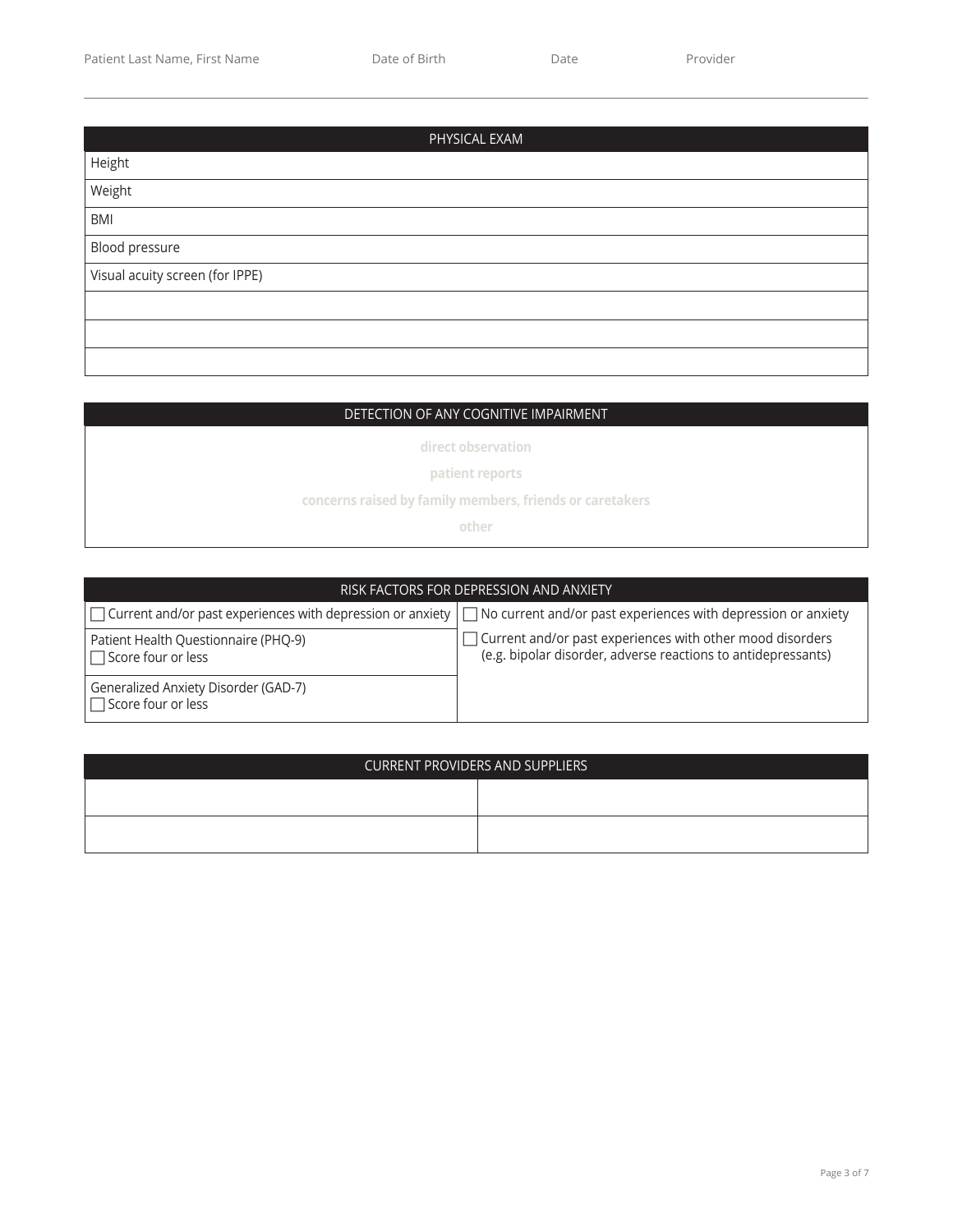Establish a written screening schedule, such as a checklist, for the next five to 10 years based on recommendations from the following resources and the member's health risk assessment, health status and screening history:

- • [U.S. Preventive Services Task Force \(](https://www.uspreventiveservicestaskforce.org/Page/Name/uspstf-a-and-b-recommendations/)see below for nonpregnant members)
- • [Advisory Committee on Immunization Practices](https://www.cdc.gov/vaccines/schedules/hcp/imz/adult.html#table-age)
- Age-appropriate [preventive services covered by Medicare](https://www.cms.gov/Medicare/Prevention/PrevntionGenInfo/medicare-preventive-services/MPS-QuickReferenceChart-1.html) (see Annual Wellness Visit Guide)

Establish a list of risk factors and conditions that have a recommended intervention (see below table)

| UNITED STATES PREVENTIVE SERVICES TASK FORCE (USPSTF) A AND B RECOMMENDATIONS |                                                                                       |               |                       |                                                                                                                                                                                             |                                                                                                                                                                               |                 |
|-------------------------------------------------------------------------------|---------------------------------------------------------------------------------------|---------------|-----------------------|---------------------------------------------------------------------------------------------------------------------------------------------------------------------------------------------|-------------------------------------------------------------------------------------------------------------------------------------------------------------------------------|-----------------|
| <b>ELIGIBLE</b>                                                               | <b>TEST</b>                                                                           | <b>GENDER</b> | <b>AGES</b>           | OTHER CRITERIA                                                                                                                                                                              | <b>RECOMMENDATION</b>                                                                                                                                                         | <b>SCHEDULE</b> |
| $\Box$                                                                        | Abdominal aortic<br>aneurysm screening                                                | Men           | 65 to 75              | Ever smoked                                                                                                                                                                                 | One-time screening with<br>ultrasonography                                                                                                                                    |                 |
| П                                                                             | Aspirin preventive                                                                    | All           | 50 to 59              | All the following: >= 10% ten-year cardiovascular<br>risk, not at increased risk for bleeding, life expectancy<br>>= 10 years and willing to take low-dose aspirin<br>daily for >= 10 years | Low-dose aspirin<br>$(81 \text{ mg/d})$                                                                                                                                       |                 |
| П                                                                             | Blood pressure screening                                                              | All           | 18 and older          | Obtain measurements outside the clinical setting<br>for diagnostic confirmation before starting<br>treatment                                                                                | Screen for hypertension                                                                                                                                                       |                 |
| $\Box$                                                                        | Breast cancer gene (BRCA)<br>risk assessment and genetic<br>counseling/testing        | Women         |                       | Personal or family history of breast, ovarian, tubal<br>or peritoneal cancer or ancestry associated with<br>BRCA1 or BRCA2 gene mutations, use familial risk<br>assessment tool             | If positive result on risk assessment<br>tool then give genetic counseling<br>and, if indicated after counseling,<br>genetic testing                                          |                 |
| $\Box$                                                                        | Breast cancer preventive<br>medications                                               | Women         |                       | Increased risk for breast cancer and at low risk for<br>adverse medication side effects                                                                                                     | Offer risk-reducing medications<br>such as tamoxifen, raloxifene or<br>aromatase inhibitors                                                                                   |                 |
| П                                                                             | Breast cancer screening                                                               | Women         | 40 and<br>older       | Screening mammography with or without clinical breast examination every 1 to 2 years                                                                                                        |                                                                                                                                                                               |                 |
| $\Box$                                                                        | Cervical cancer screening                                                             | Women         | 21 to 29              | Screen with cervical cytology alone every 3 years                                                                                                                                           |                                                                                                                                                                               |                 |
|                                                                               |                                                                                       |               | 30 to 65              | As above or hrHPV testing alone every 5 years or hrHPV + cytology every 5 years                                                                                                             |                                                                                                                                                                               |                 |
| П                                                                             | Chlamydia screening                                                                   | Women         | $24$ or<br>younger    | Sexually active                                                                                                                                                                             | Screen for chlamydia                                                                                                                                                          |                 |
|                                                                               |                                                                                       |               | 25 and older          | Increased risk for infection                                                                                                                                                                |                                                                                                                                                                               |                 |
| П                                                                             | Colorectal cancer screening                                                           | All           | 50 to 75              |                                                                                                                                                                                             | Screen for cancer                                                                                                                                                             |                 |
| $\Box$                                                                        | Depression screening                                                                  | All           | 18 and<br>older       | Screen with adequate systems in place to ensure accurate diagnosis, effective treatment<br>and appropriate follow-up                                                                        |                                                                                                                                                                               |                 |
| $\Box$                                                                        | Diabetes screening                                                                    | All           | 40 to 70              | Overweight or obese                                                                                                                                                                         | Screen for abnormal blood glucose<br>and offer or refer if abnormal to<br>intensive behavioral counseling<br>interventions to promote a healthy<br>diet and physical activity |                 |
| П                                                                             | Fall prevention                                                                       | All           | 65 and older          | Community-dwelling at increased risk for falls                                                                                                                                              | Exercise interventions to prevent falls                                                                                                                                       |                 |
| $\Box$                                                                        | Folic acid supplementation                                                            | All           | See other<br>criteria | Planning or capable of pregnancy                                                                                                                                                            | Take folic acid supplement: 0.4 to<br>0.8 mg per day                                                                                                                          |                 |
| П                                                                             | Gonorrhea screening                                                                   | Women         | 24 or<br>younger      | Sexually active<br>Screen for gonorrhea                                                                                                                                                     |                                                                                                                                                                               |                 |
|                                                                               |                                                                                       |               | 25 and older          | Increased risk for infection                                                                                                                                                                |                                                                                                                                                                               |                 |
| $\Box$                                                                        | Healthy diet and physical<br>activity counseling to prevent<br>cardiovascular disease | All           | 18 and<br>older       | Overweight or obese with additional<br>cardiovascular disease (CVD) risk factors                                                                                                            | Intensive behavioral counseling<br>interventions to promote healthy<br>diet and physical activity for CVD<br>prevention                                                       |                 |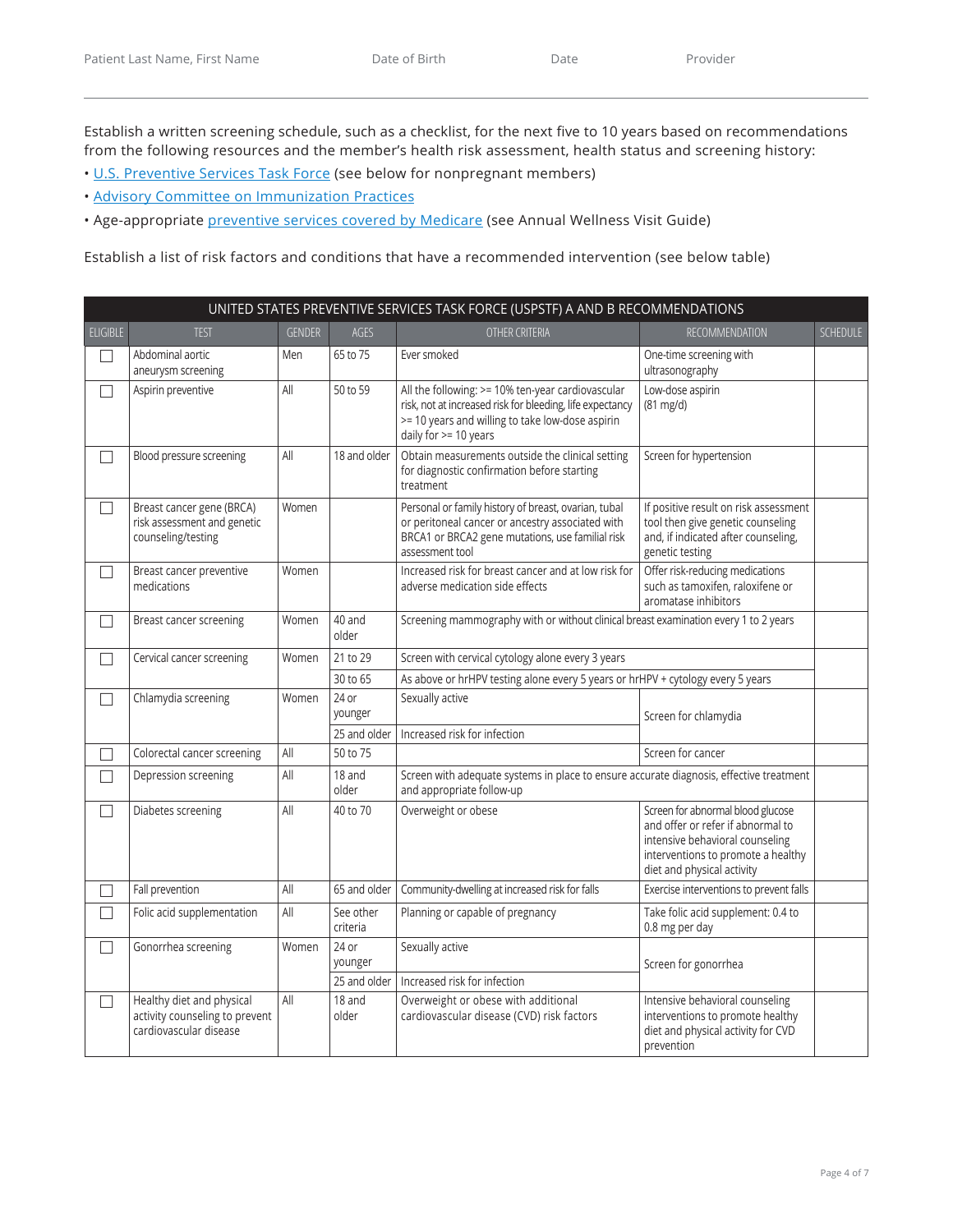|                   | UNITED STATES PREVENTIVE SERVICES TASK FORCE (USPSTF) A AND B RECOMMENDATIONS |               |                                                                     |                                                                                                                                                                                       |                                                                                                        |                 |
|-------------------|-------------------------------------------------------------------------------|---------------|---------------------------------------------------------------------|---------------------------------------------------------------------------------------------------------------------------------------------------------------------------------------|--------------------------------------------------------------------------------------------------------|-----------------|
| <b>ELIGIBLE</b>   | <b>TEST</b>                                                                   | <b>GENDER</b> | AGES                                                                | OTHER CRITERIA                                                                                                                                                                        | RECOMMENDATION                                                                                         | <b>SCHEDULE</b> |
| П                 | Hepatitis B screening: adolescents<br>and adults (nonpregnant)                | All           |                                                                     | High risk for infection                                                                                                                                                               | Screen for hepatitis B virus (HBV)<br>infection                                                        |                 |
| П                 | Hepatitis C virus infection (HCV)<br>screening                                | All           |                                                                     | High risk for infection or if born between 1945 and<br>1965 (inclusive) offer one-time screening                                                                                      | Screen for HCV infection                                                                               |                 |
| П                 | HIV pre-exposure prophylaxis<br>(PrEP) for the prevention of HIV<br>infection |               |                                                                     | High risk of HIV acquisition                                                                                                                                                          | Offer PrEP with effective<br>antiretroviral therapy                                                    |                 |
| $\vert \ \ \vert$ | HIV screening: adolescents and                                                | All           | 15 to 65                                                            |                                                                                                                                                                                       | Screen for HIV infection                                                                               |                 |
|                   | adults (nonpregnant)                                                          |               | $< 15$ or $> 65$                                                    | At increased risk                                                                                                                                                                     |                                                                                                        |                 |
| П                 | Intimate partner violence<br>screening                                        | Women         | Reproductive<br>age                                                 | Screen for intimate partner violence. If positive, then provide or refer to ongoing<br>support services.                                                                              |                                                                                                        |                 |
| П                 | Lung cancer screening                                                         | All           | 50 to 80<br>without a<br>substantial<br>limit to life<br>expectancy | 30 pack-year history and current smoker or<br>within 15 years since quitting and without a health<br>problem that would limit ability or willingness to<br>have curative lung surgery | Low-dose computed tomography                                                                           |                 |
| $\vert \ \ \vert$ | Obesity screening and counseling                                              | All           | Any                                                                 | $BM \ge 30$                                                                                                                                                                           | Intensive multicomponent behavioral<br>interventions                                                   |                 |
| П                 | Osteoporosis screening                                                        | Women         | 64 and<br>younger                                                   | Postmenopausal and at increased risk of<br>osteoporosis as determined by a formal risk<br>assessment tool (e.g. FRAX)                                                                 | Screen for osteoporosis with bone<br>measurement testing                                               |                 |
|                   |                                                                               |               | 65 and older                                                        |                                                                                                                                                                                       | Screen as above                                                                                        |                 |
| П                 | Sexually transmitted infections<br>counseling                                 | All           | 18 and<br>older                                                     | Increased risk for sexually transmitted infections                                                                                                                                    | Intensive behavioral counseling                                                                        |                 |
| П                 | Skin cancer behavioral<br>counseling                                          | All           | 24 and<br>younger                                                   | Fair skin type                                                                                                                                                                        | Counseling to minimize exposure to<br>UV radiation                                                     |                 |
| П                 | Statin preventive medication                                                  | All           | 40 to 75                                                            | All the following: no history of CVD, >= 1 CVD risk<br>factors (i.e. dyslipidemia, diabetes, hypertension or<br>smoking) and 10-year cardiovascular risk of >= 10%                    | low- to moderate-dose statin                                                                           |                 |
| П                 | Syphilis screening: nonpregnant                                               | All           | Any                                                                 | At increased risk for infection                                                                                                                                                       | Screen for syphilis                                                                                    |                 |
| $\Box$            | Tobacco use counseling and<br>interventions: nonpregnant adults               | All           | Any                                                                 |                                                                                                                                                                                       | Advise to stop using, provide<br>behavioral interventions and FDA<br>approved medication for cessation |                 |
|                   | Tuberculosis screening                                                        | All           | Any                                                                 | Populations at increased risk                                                                                                                                                         | Screen for latent TB                                                                                   |                 |
| П                 | Unhealthy alcohol use                                                         | All           | 18 and<br>older                                                     | Risky or hazardous drinking                                                                                                                                                           | Brief behavioral counseling<br>interventions to reduce unhealthy<br>alcohol use                        |                 |

RISK FACTOR / CONDITION TREATMENT OPTIONS ASSOCIATED RISKS/BENEFITS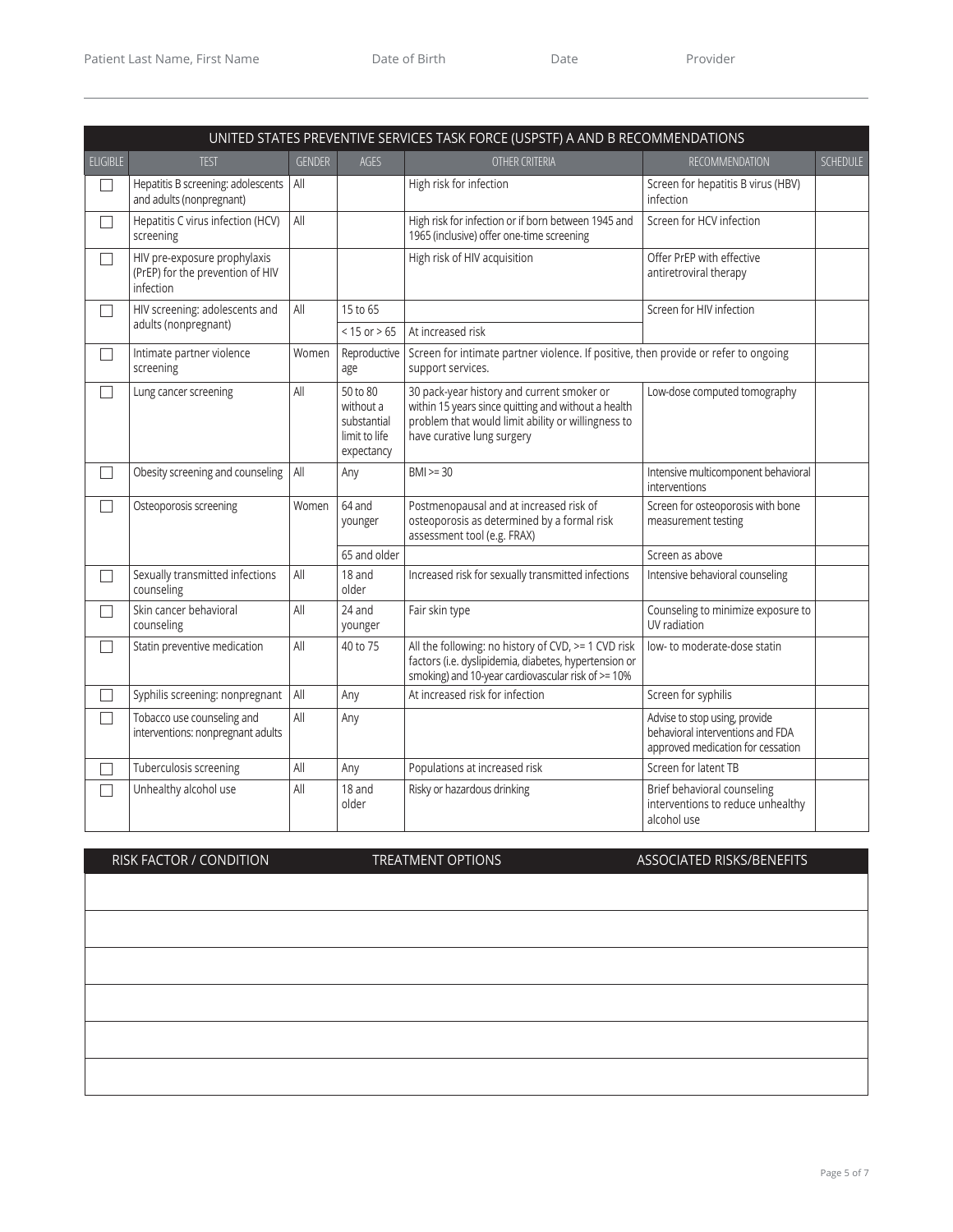| <b>CONDITION CONFIRMATION</b> |           |                                                                   |                                                         |            |  |  |  |
|-------------------------------|-----------|-------------------------------------------------------------------|---------------------------------------------------------|------------|--|--|--|
| $ICD-10$                      | Condition | <b>Status</b>                                                     | Plan                                                    | Impression |  |  |  |
|                               |           | Stable<br>Unstable<br>Г<br>Asymptomatic<br>Symptomatic<br>Unknown | Continue<br>Change<br>Г<br>Monitor<br>Г<br>Work up<br>Г |            |  |  |  |
|                               |           | Stable<br>Unstable<br>Asymptomatic<br>Symptomatic<br>Unknown      | Continue<br>Change<br>Г<br>Monitor<br>$\Box$<br>Work up |            |  |  |  |
|                               |           | Stable<br>Unstable<br>Asymptomatic<br>Symptomatic<br>Unknown<br>П | Continue<br>Change<br>Monitor<br>г<br>Work up<br>П      |            |  |  |  |
|                               |           | Stable<br>Unstable<br>Asymptomatic<br>Symptomatic<br>Unknown      | Continue<br>Change<br>Monitor<br>Г<br>Work up<br>Г      |            |  |  |  |
|                               |           | Stable<br>Unstable<br>Asymptomatic<br>Symptomatic<br>Unknown      | Continue<br>Change<br>Ē<br>Monitor<br>Work up<br>Г      |            |  |  |  |
|                               |           | Stable<br>Unstable<br>Asymptomatic<br>Symptomatic<br>Unknown      | Continue<br>Change<br>Monitor<br>Г<br>Work up           |            |  |  |  |
|                               |           | Stable<br>Г<br>Unstable<br>Asymptomatic<br>Symptomatic<br>Unknown | Continue<br>Change<br>Monitor<br>Work up<br>Г           |            |  |  |  |

| CARE COORDINATION (CHECK ALL THAT APPLY)                                                        |                                                                   |                               |                               |                                                      |                                                        |  |                                     |
|-------------------------------------------------------------------------------------------------|-------------------------------------------------------------------|-------------------------------|-------------------------------|------------------------------------------------------|--------------------------------------------------------|--|-------------------------------------|
| <b>BEHAVIORAL HEALTH</b>                                                                        |                                                                   |                               |                               |                                                      |                                                        |  |                                     |
| $\Box$ Acute case where BH case mgr. may benefit<br>Readmission to BH I/P or RTC within 30 days |                                                                   |                               |                               | Two or more admissions to BH I/P or RTC in 12 months |                                                        |  |                                     |
| <b>CASE MANAGEMENT</b>                                                                          |                                                                   |                               |                               |                                                      |                                                        |  |                                     |
| $\Box$ ER visits, three or more in last six<br>months                                           | $\Box$ Inpatient admissions, more than<br>three within six months |                               |                               |                                                      | $\Box$ Inpatient length of stay over 14 days           |  |                                     |
| Medication management                                                                           |                                                                   | $\Box$ Social/financial       |                               | $\sqcap$ End of life                                 |                                                        |  |                                     |
| $\Box$ als<br>of body                                                                           |                                                                   | Burns, second degree over 20% |                               |                                                      | CVA/subarachnoid hemorrhage with<br>cognitive deficits |  | $\Box$ Diabetic with new amputation |
| $\Box$ Diabetic with new diagnosis of<br>renal failure                                          | $\Box$ HIV / AIDS                                                 |                               | □ Paraplegia / Quadriplegia   |                                                      | $\Box$ Transplant                                      |  |                                     |
| Trauma, severe multiple (e.g. MVA)<br>Traumatic brain injury (TBI)<br>$\overline{\phantom{a}}$  |                                                                   |                               | Wound management, complicated |                                                      |                                                        |  |                                     |
| <b>DISEASE MANAGEMENT</b>                                                                       |                                                                   |                               |                               |                                                      |                                                        |  |                                     |
| $\sqcap$ Asthma                                                                                 | $\sqcap$ CHF<br>$\Box$ COPD                                       |                               |                               |                                                      | □ Coronary artery disease                              |  | $\Box$ Diabetes mellitus            |